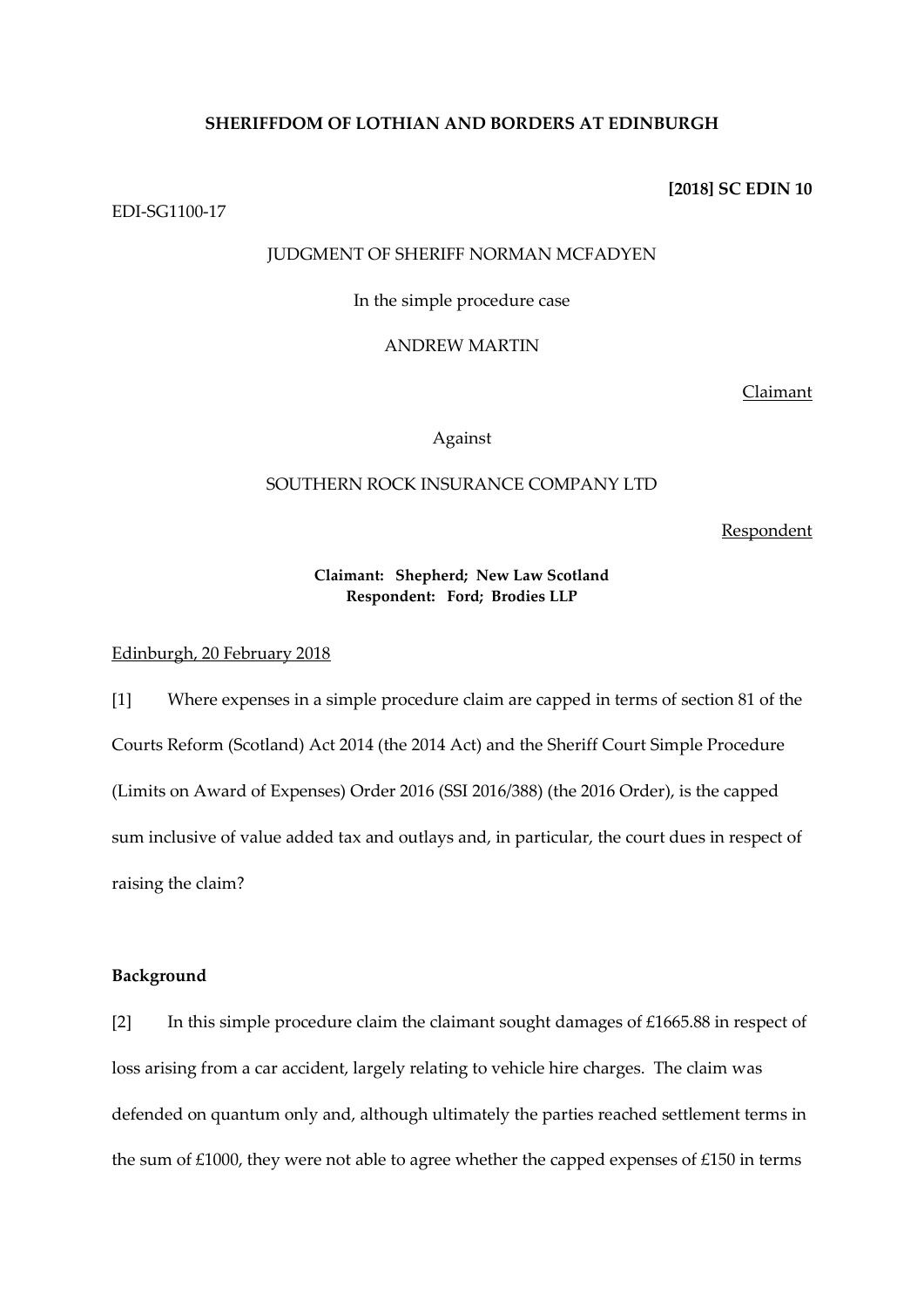of the 2016 Order were inclusive of value added tax (VAT) and the outlay of £100 in respect of the court fee for raising the claim, as maintained by the respondent, or whether VAT and the £100 outlay fell to be added to the capped expenses, as maintained by the claimant. Written submissions were lodged on behalf of both parties, but the claimant's solicitor requested an oral hearing and the matter ultimately proceeded to a hearing before me on 25 January 2018.

[3] At the outset of the hearing the claimant's solicitor sought to argue that the court should simply award assessed expenses in terms of section 81(5) of the 2014 Act, in respect that the respondent, having stated a defence, had not proceeded with it. Given that the claim had been settled between parties on the basis that the only issue was as to whether the capped sum of £150 was inclusive of VAT and the outlay of raising the claim and indeed written submissions had been lodged on that basis, I took the view that it was too late to open up the question of assessed expenses.

# **Submissions**

[4] I heard submissions in elaboration of the written submissions of parties.

[5] The claimant's solicitor submitted that the starting point and default position were as set out in the Act of Sederunt (Fees of Solicitors in the Sheriff Court) (Amendment and Further Provisions) 1993 (SI 1993/3080) (as amended) (the 1993 Act of Sederunt). The General Regulations in schedule 1 set out the basis for award of expenses and outlays, but that was qualified by the 2016 Order, which provided that in any simple procedure case in which the value of the claim was greater than £200 but less than or equal to £1500 the expenses awarded by the sheriff may not exceed £150 (art 3(a)).

2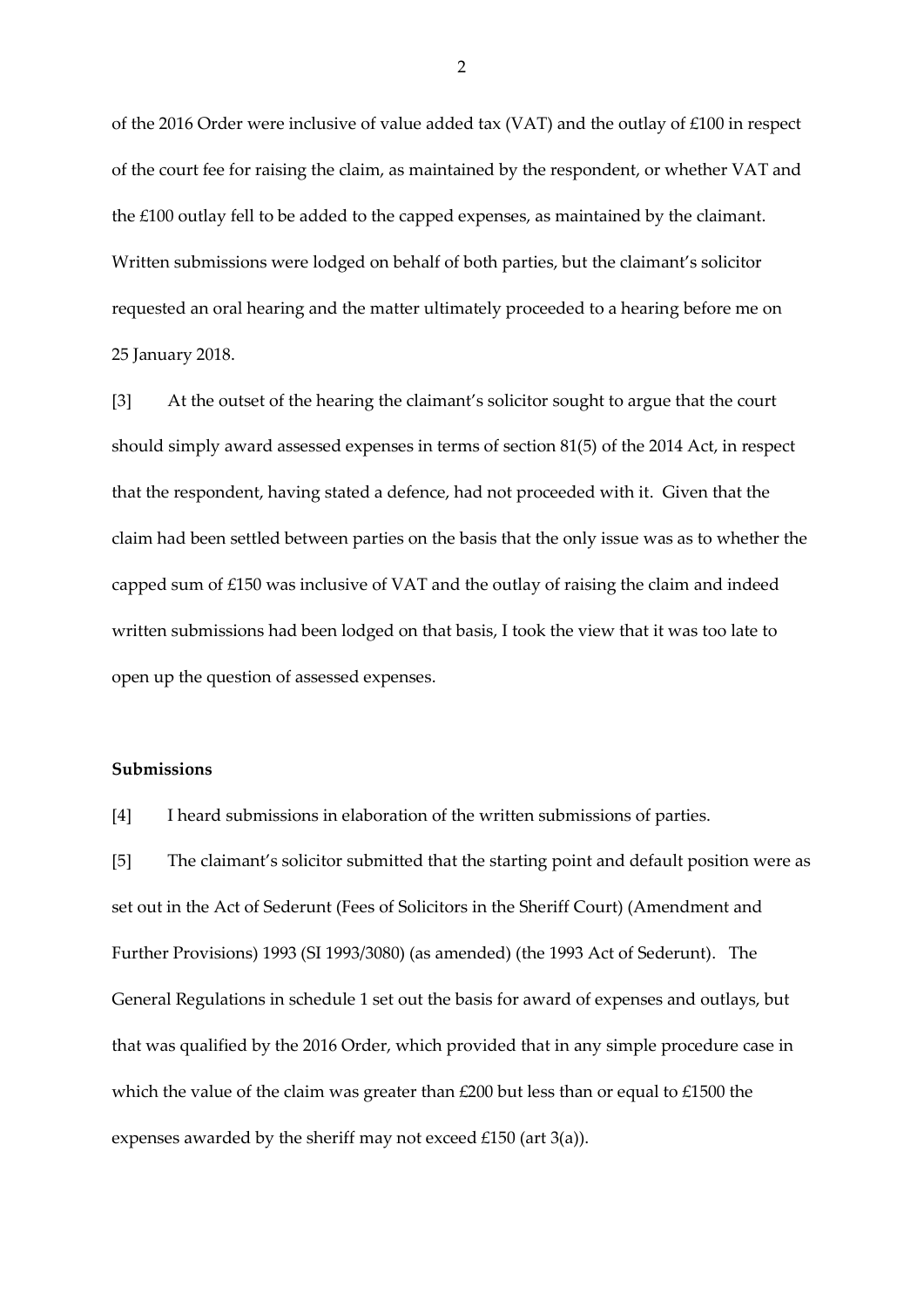[6] Para 2(1) of the 1993 Act of Sederunt provided that schedule 1 (the General Regulations) "shall apply to work done and expenses or outlays incurred". The claimant's position was that outlays meant charges such as court dues and sheriff officer fees. If the intention had been to exclude VAT and outlays that should have been made clear in the Order and in section 81 of the 2014 Act, under which it was made. Both the Order and section 81 refer only to expenses. There was no need for assessment in cases affected by the cap, but the outlays would be added to the award of expenses. The process would be the same as in the case of party litigants, where the Litigants in Person (Costs and Expenses) Act 1975 allows taxation or determination of:

"costs or expenses sums in respect of any work done, and outlays and losses incurred, by the litigant in or in connection with the proceedings" (section 1(2)).

The 2014 legislation and the subsequent subordinate legislation did not alter the position with regard to recovering VAT and outlays.

[7] The General Regulations provided, for present purposes, that in all cases solicitors' outlays reasonably incurred in the furtherance of the cause shall be allowed (para 11) and that where value added tax was chargeable by a solicitor on the basis of a supply of services, the amount of value added tax chargeable may be added to the fee (para 13).

[8] It would clearly be inequitable if, in admitted claims, the registration dues were not chargeable as an outlay, since in a claim settled for £1000 or less the instruction fee would be reduced by 50% and recoverable expenses would be minimal. I did not understand it to be disputed that the registration dues were chargeable as an outlay in such a case.

[9] I was invited to follow the approach taken by Summary Sheriff Hodge in *Ashleigh Potter* v *OSC Group UK Ltd*, 12 July 2017 (Aberdeen Sheriff Court, unreported). She had concluded that the 2016 Order left outstanding the issues of outlays and VAT in capped

3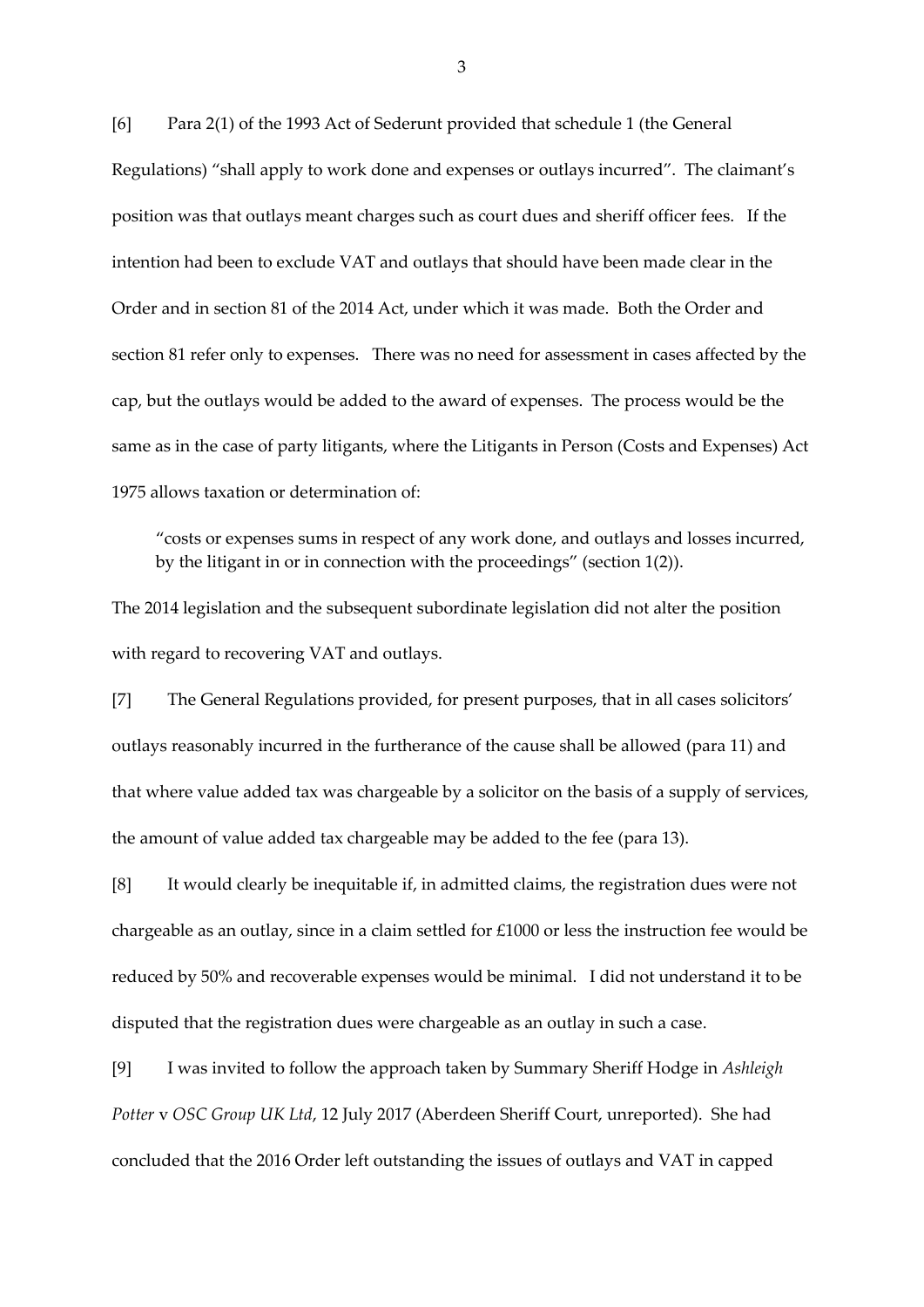expenses cases and noted the "all-embracing" terms of art 2 of the 1993 Act of Sederunt and para 11 of the General Regulations which refers to "all cases". She saw no reason to consider that the General Regulations, including paras 11 and 13, did not apply and the ambit of these provisions was wide enough to include cases brought under simple procedure:

"Thus by virtue of Regulations 11 and 13, outlays incurred and VAT, where applicable, can be included in the accounts of expenses' (at [35])".

[10] The claimant's solicitor accepted that the decision of Summary Sheriff Martin-Brown in *Gowans* v *Miller* [2017] SC FOR 82, 2018 SLT (Sh Ct) 11 was to the contrary effect, but pointed out that it was decided wholly on written submissions and I was invited to prefer the approach in the case of *Potter*, which was earlier decided.

[11] It was inequitable that a successful claimant could be left out of pocket even if fully successful because of the requirement to pay court dues. Such an approach would not be consistent with the six principles by which such a system of civil justice should operate as set out in the Scottish Civil Courts Review (Report of the Scottish Civil Courts Review, 2009, chapter 1, para 5).

[12] The respondent's solicitor submitted that no regard should be had to the 1993 Act of Sederunt. Section 81 of the 2014 Act allowed for a cap to be imposed and that was where consideration of the matter started and ended. Para 1 of the General Regulations made it clear that the Table of Fees regulated the taxation of accounts between party and party. The relevant chapter for simple procedure (Chapter V) did not refer to capped expenses. In contrast, expenses awarded under the Litigants in Person (Costs and Expenses) Act 1975 were made specifically subject to rules of court (section 1(2)).

[13] The decision of the summary sheriff in *Potter* had proceeded on the basis of telephone submissions and the respondent's submissions, which were rejected in that case,

4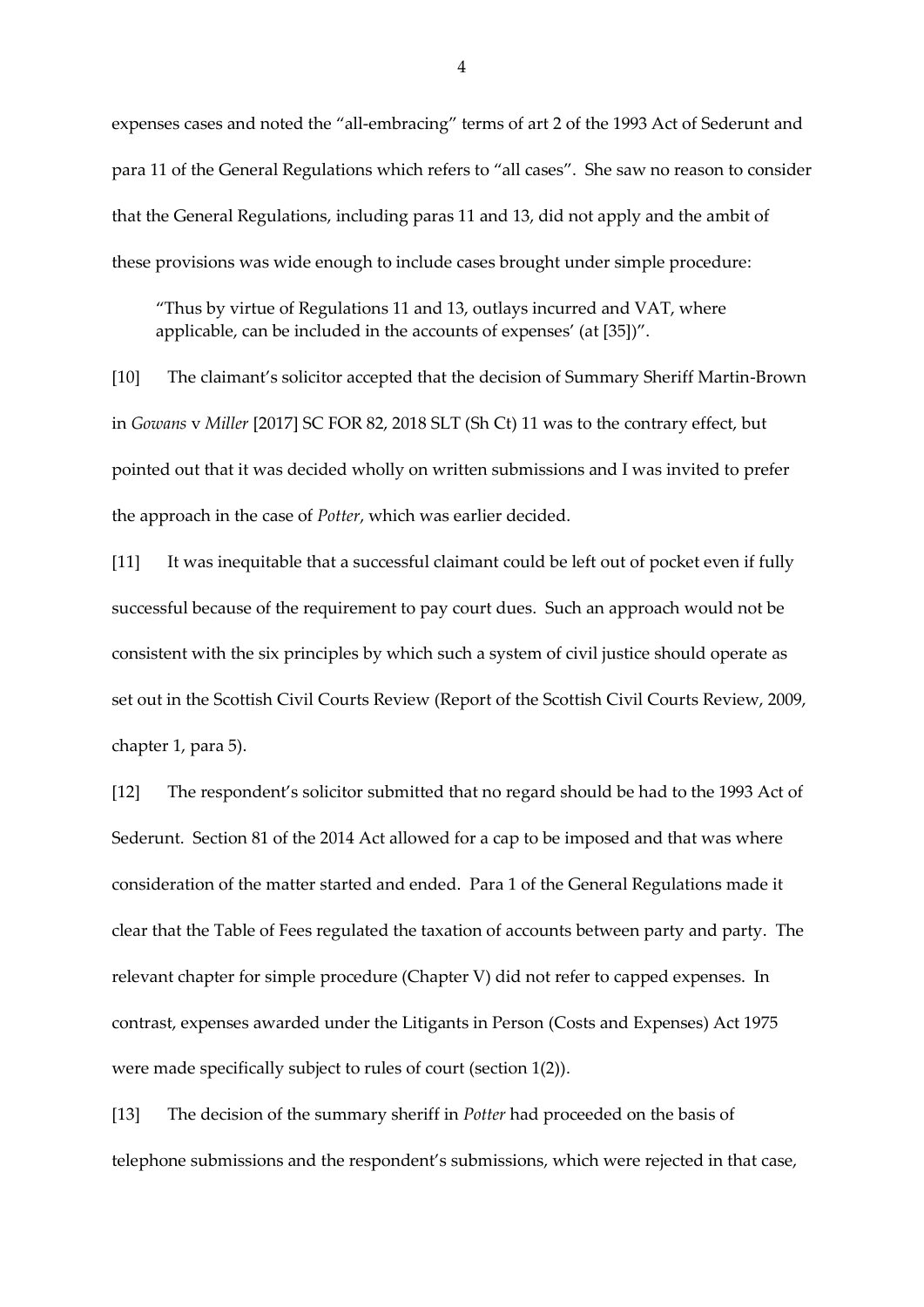were extremely short in scope. The summary sheriff herself observed that her decision might provide limited assistance, in part at least because it was made in the context of a telephone discussion.

[14] It was submitted that the approach suggested for the claimant was at odds with practice under small claims procedure where similar provisions applied. I was referred to the *Small Claims Handbook*, WCH Ervine (3rd edition, 2012) where it was stated, under reference to the similarly capped expenses in small claims (at 6.10):

"Even in the case where the successful party is a party litigant it will be fairly easy to reach the limit especially in lower value claims when one takes account of the fee on the summons which is currently £65 in claims for more than £50".

The eventual fee was £100 in claims for more than £200 (the Court Fees (Miscellaneous Amendments) (Scotland) Order 2016 (SSI 2016/332)).

[15] Any sum awarded under the capped expenses provision would reflect all the components that may make up an expenses claim, including VAT and outlays. That, it was submitted, would reflect the principle of certainty and was consistent with the approach of Summary Sheriff Martin-Brown in *Gowans* v *Miller*.

[16] In further submissions, the claimant's solicitor referred to *Graham* v *Farrell* [2017] SC EDIN 75 where the Sheriff (K McGowan) was quite clear that the process of considering expenses was subject to the 1993 Act of Sederunt and the General Regulations. Although the summary sheriff in *Ashleigh Potter* heard oral submissions by telephone, she did have the advantage of full written submissions. Speed and inexpensiveness should not be delivered at the cost of a successful party. Ervine did not refer to any authority, but did describe the process of calculation of expenses by the sheriff clerk and this would clearly not be onerous in a capped expenses case.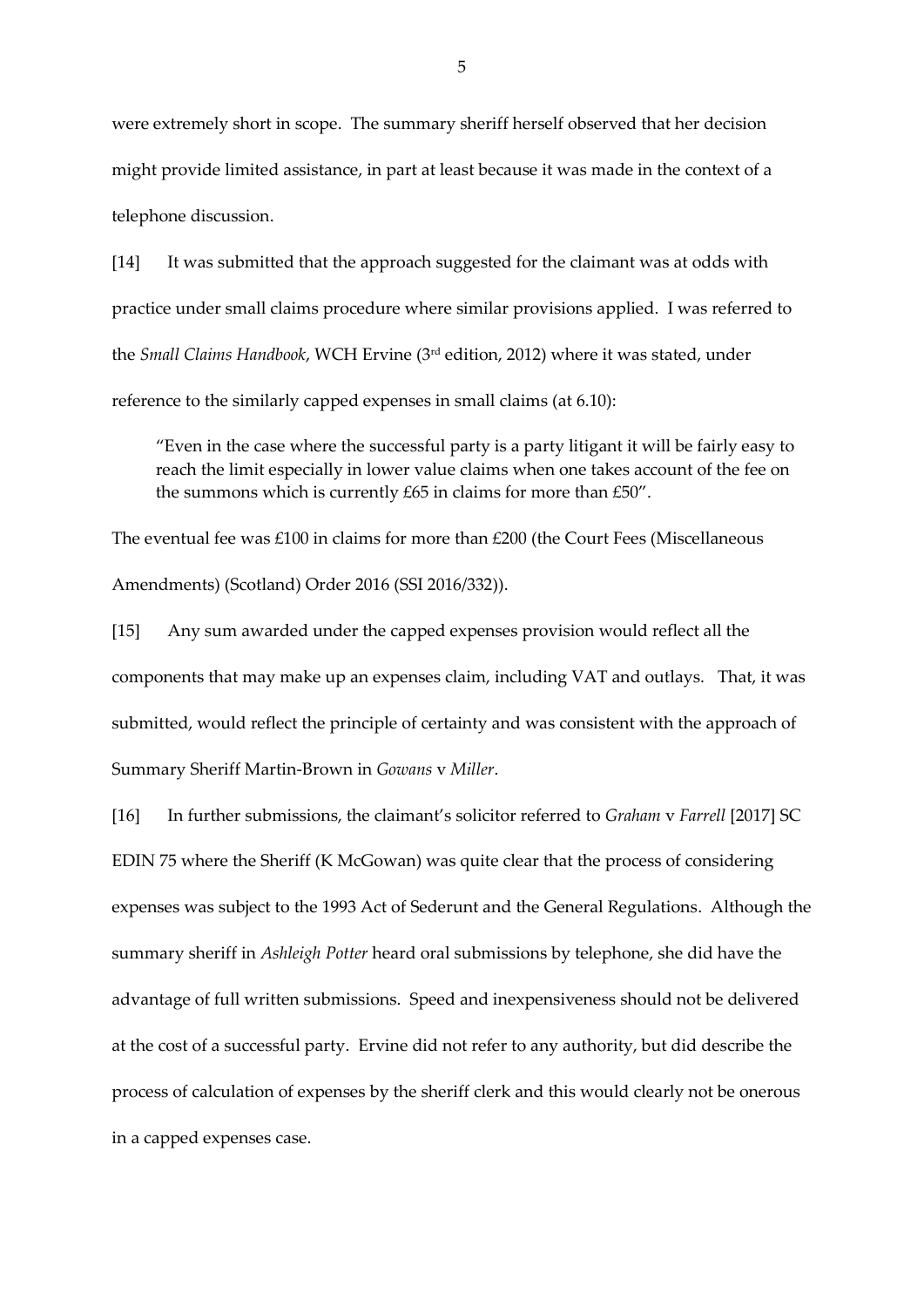[17] In brief further submissions the respondent's solicitor reiterated that when the court was dealing with capped expenses it did not properly have recourse to the Table of Fees in the General Regulations.

### **Discussion and decision**

[18] Simple procedure was introduced by the 2014 Act and, for most and certainly

present purposes, replaces and supersedes both summary cause and small claim procedure.

[19] Section 81 provides, inter alia:

"(1) The Scottish Ministers may by order provide that— (a) in such category of simple procedure cases as may be prescribed in the order, no award of expenses may be made, (b) in such other category of simple procedure cases as may be so prescribed, any expenses awarded may not exceed such sum as may be so prescribed. (2) The categories of simple procedure cases mentioned in subsection (1) may be prescribed by reference to— (a) the value of the claim in the cases,

(b) the subject matter of the claim in the cases".

[20] There are exceptions, where the defender has not stated a defence, or had stated a defence but not proceeded with it or not acted in good faith as to its merits or where there had been unreasonable conduct in relation to the proceedings or the claim (by either party) (section 81(5)) or where a difficult question of law, or a question of fact of exceptional complexity, is involved (section 81(6)) or where the sheriff on the application of any party to the case, directs that an order under section 81(1) is not to apply in relation to the case (section 81(7)), but the exceptions are not relevant to the generality of defended claims and in particular this case.

[21] The 2016 Order provides that no award of expenses may be made where the value of the claim is less than or equal to £200 (art 2) and:

"In any simple procedure case in which the value of the claim is—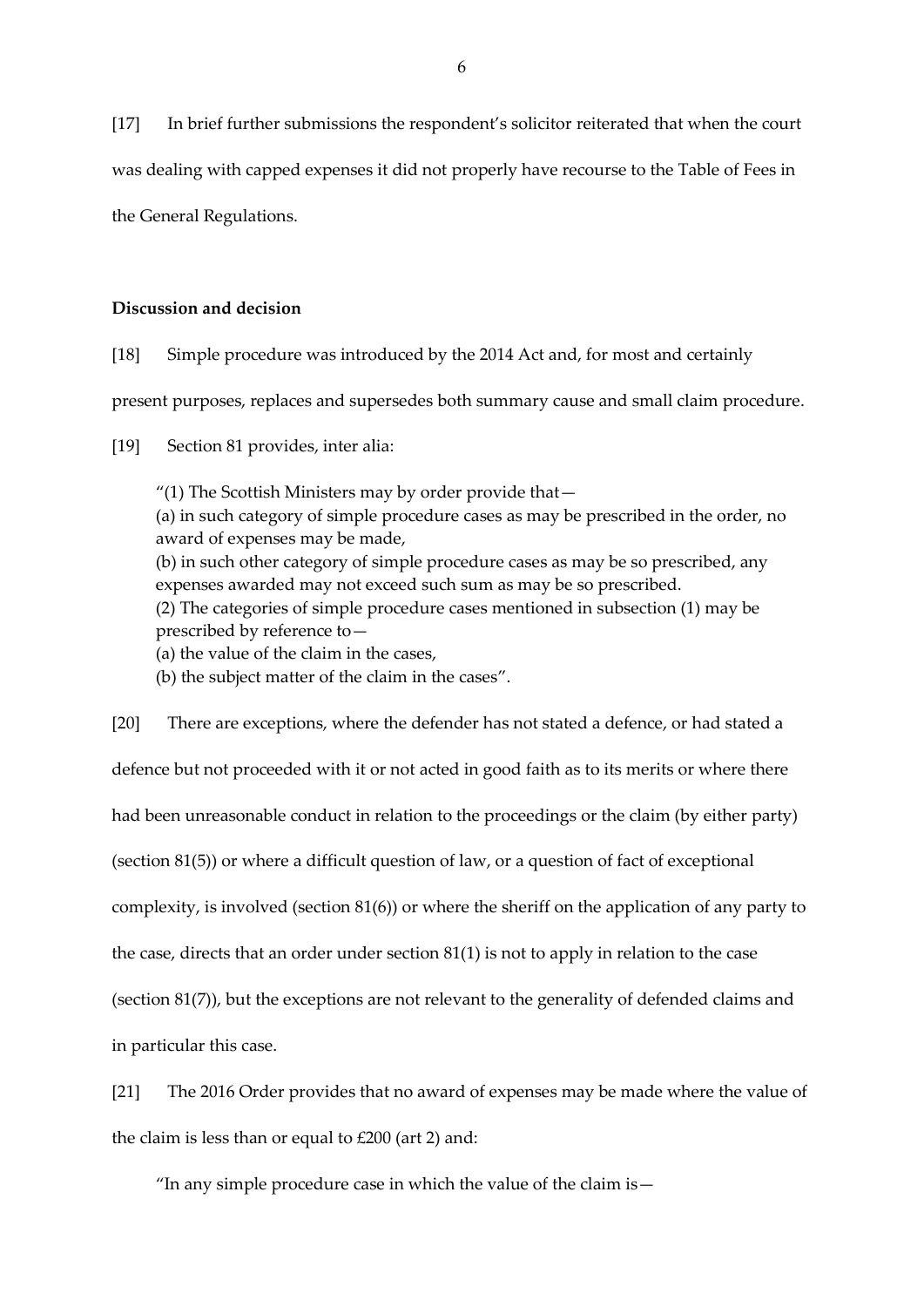(a) greater than  $£200$  but less than or equal to  $£1,500$ , the expenses awarded by the sheriff may not exceed £150; (b) greater than £1,500 but less than or equal to £3,000, the expenses awarded by the sheriff may not exceed 10% of the value of the claim" (art 3).

In the present case it is accepted that the capped expenses would be £150.

[22] The Sheriff Courts (Scotland) Act 1971 (the 1971 Act) provided for a single summary cause procedure for low value claims, initially for cases generally with a value of up to £250, but latterly £5000. Expenses in summary causes were fixed by the sheriff clerk in accordance with the relevant statutory table of fees (Act of Sederunt (Summary Cause Rules, Sheriff Court) 1976 (SI 1976/476), schedule 1, rule 88) and the process of fixing fees came to be described as assessment (see Act of Sederunt (Amendment of Ordinary Cause, Summary Cause and Small Claim Rules) 1992 (SI 1992/249), rule 3(17)).

[23] The Law Reform (Miscellaneous Provisions) (Scotland) Act 1985, section 18(1)

amended the 1971 Act to create, in section 35(2), a new form of summary cause, to be known as a small claim for the purposes of such descriptions of summary cause proceedings as were to be prescribed by order by the Lord Advocate. Latterly, small claim procedure was, for present purposes, reserved for cases up to £3000 in value.

[24] The 2014 Act for present purposes abolishes both summary cause and small claim procedure and reintroduces a single procedure for claims under £5000 in value.

[25] During the life of the former small claim procedure expenses in defended claims were generally governed by section 36B(1) and (2) of the 1971 Act, which enabled the Lord Advocate (ultimately Scottish Ministers) to make an order prescribing a value of claim below which no award of expenses could be made and prescribing a maximum sum in respect of which expenses could be awarded. Latterly the Small Claims (Scotland) Order 1988 (SI 1988/1999) art 4 (amended by the Small Claims (Scotland) Amendment Order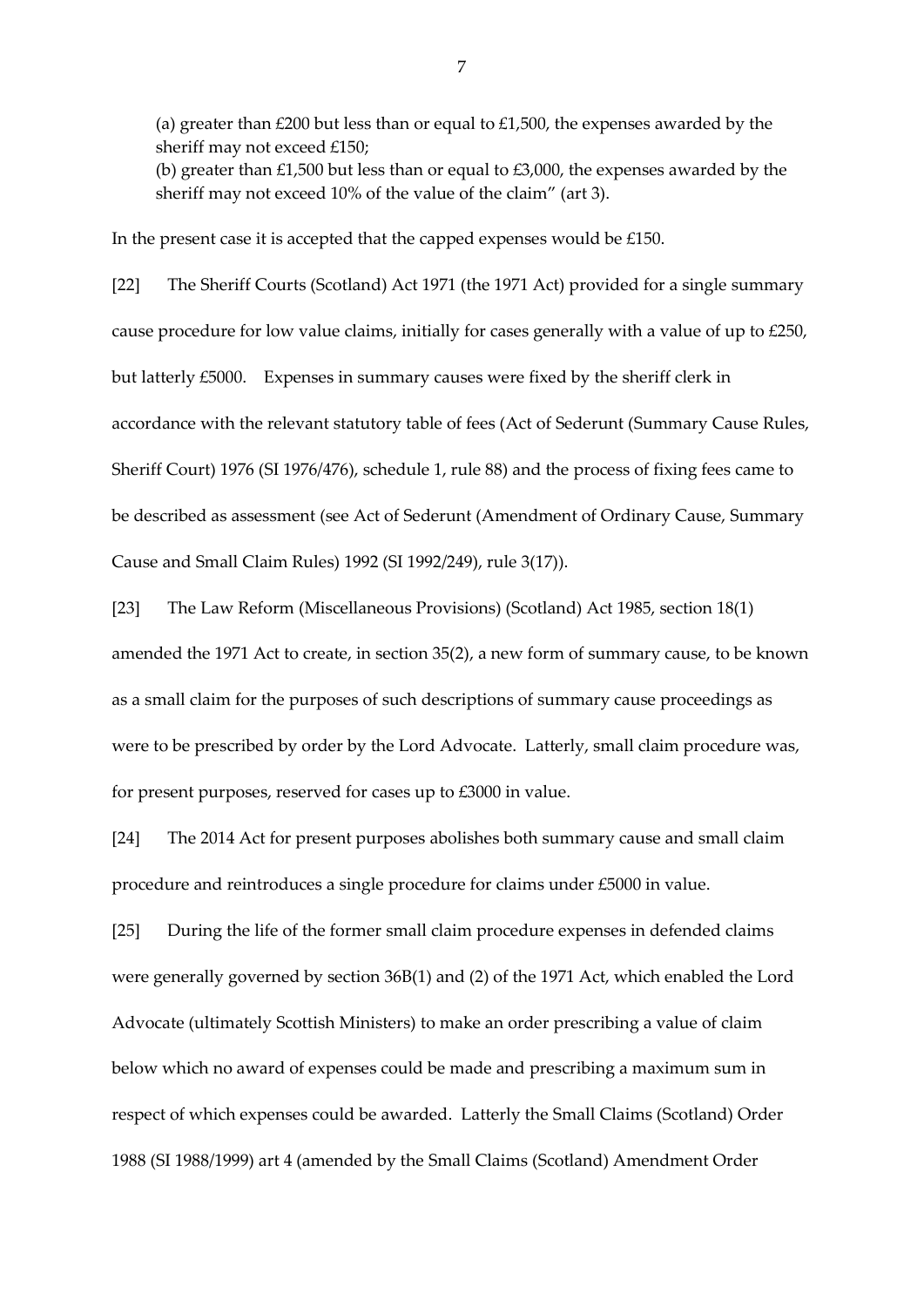2007(SSI 2007/496) [art 2\(4\)\)](https://login.westlaw.co.uk/maf/wluk/app/document?src=doc&linktype=ref&context=59&crumb-action=replace&docguid=I2F6214A095D211DC95FFFE342170B1DA) specified that no award could be made in any case in which the value of the claim did not exceed £200 and otherwise:

"the sheriff may award expenses–

(a) not exceeding £150, where the value of the claim is £1500 or less; or (b) not exceeding 10% of the value of the claim, where the value of the claim is greater than £1500".

[26] There were exceptions where the defender had stated a defence but not proceeded with it or not acted in good faith as to its merits or where there had been unreasonable conduct in relation to the proceedings or the claim (by either party), in which case expenses were assessed in accordance with the relevant statutory table of fees (Small Claim Rules, rule 21(6)(2)) – ie the summary cause scale in the 1993 Act of Sederunt. Unlike section 81 of the 2014 Act, the 1971 Act did not contain an exception for complexity, but achieved a similar result by way of section 37(2B), which enabled the sheriff to direct that a small claim be treated as a summary cause if a difficult question of law or a question of fact of exceptional complexity was involved. Although section 37(2B) gave the sheriff a similar power of direction on joint motion of the parties, it did not go so far as section 81(7) of the 2014 Act, which, as I have noted, allows the sheriff to direct that an order made under section 81 shall not apply on the motion of either party.

[27] The 1993 General Regulations did not make specific provision for small claims, which were, of course, a species of summary cause, although many of the differences between the provisions as to expenses in simple procedure and in small claims procedure were no doubt attributable to the more or less free standing nature of small claims procedure, with, for example, its own rules of court.

[28] The statutory scheme for simple procedure preserves the distinction between cases up to £3000 in value, but of course that is now within a single scheme of procedure and in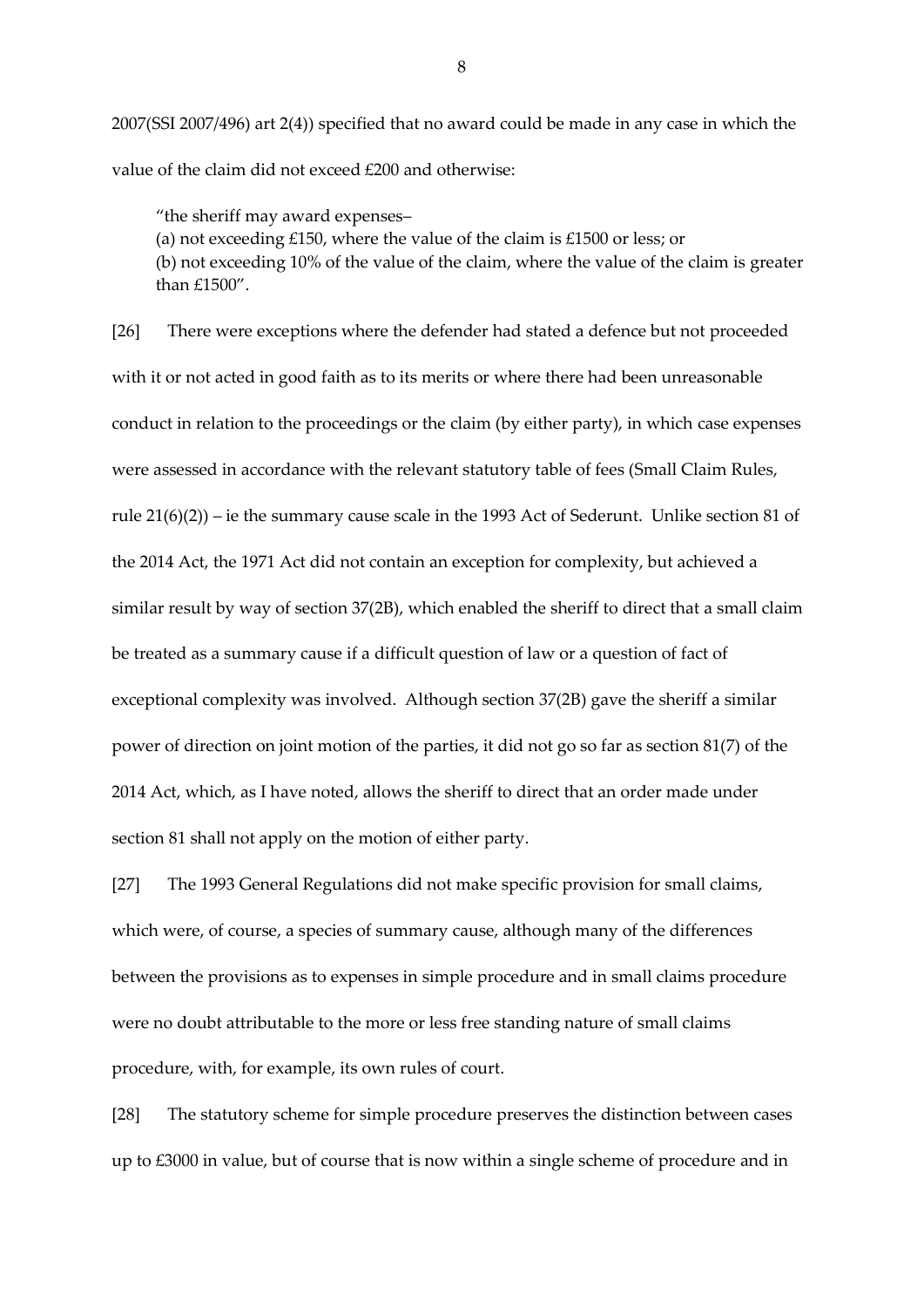considering just what the rules on expenses are and mean it is necessary to look to a number of provisions.

[29] As has already been noted, the capping provision is now found in section 81(1) of the 2014 Act, which empowers Scottish Ministers to make an order such as was originally conferred on the Lord Advocate in respect of small claims. The relevant order – the 2016 Order – largely replicates the previous order in respect of small claims.

[30] The 1993 Act of Sederunt (as amended) now deals explicitly with simple procedure expenses, in schedule 1, para 3A of the General Regulations which provides, so far as relevant, that only expenses under Chapter V of the Table of Fees shall be allowed

(para  $3A(a)$ , inserted by SSI 2016/316 reg  $3(2)(a)$ ), although para 11 continues to provide:

"Subject to paragraph 14 of these General Regulations, in all cases, the solicitor's outlays reasonably incurred in the furtherance of the cause shall be allowed".

[31] The General Regulations also provide:

"Where work done by a solicitor constitutes a supply of services in respect of which value added tax is chargeable by him, there may be added to the amount of fees an amount equal to the amount of value added tax chargeable" (para 13).

[32] Para 14 is concerned only with Chapter IV (summary causes) and therefore has no direct bearing on the current issue.

[33] More generally, art 2(1) of the 1993 Act of Sederunt appears to differentiate between

expenses and outlays, in providing that:

"(1) Subject to sub-paragraph (2), Schedule 1 to this Act of Sederunt shall apply to work done and expenses or outlays incurred on or after the date on which this Act of Sederunt comes into force".

[34] For the sake of completeness, it is probably appropriate to record that the glossary in

the Simple Procedure Rules (Act of Sederunt (Simple Procedure) 2016 (SS1 2016/200)) which:

"contains a guide for litigants, lay representatives and courtroom supporters to the meaning of certain legal words and expressions used in these rules" (rule 21.1(1))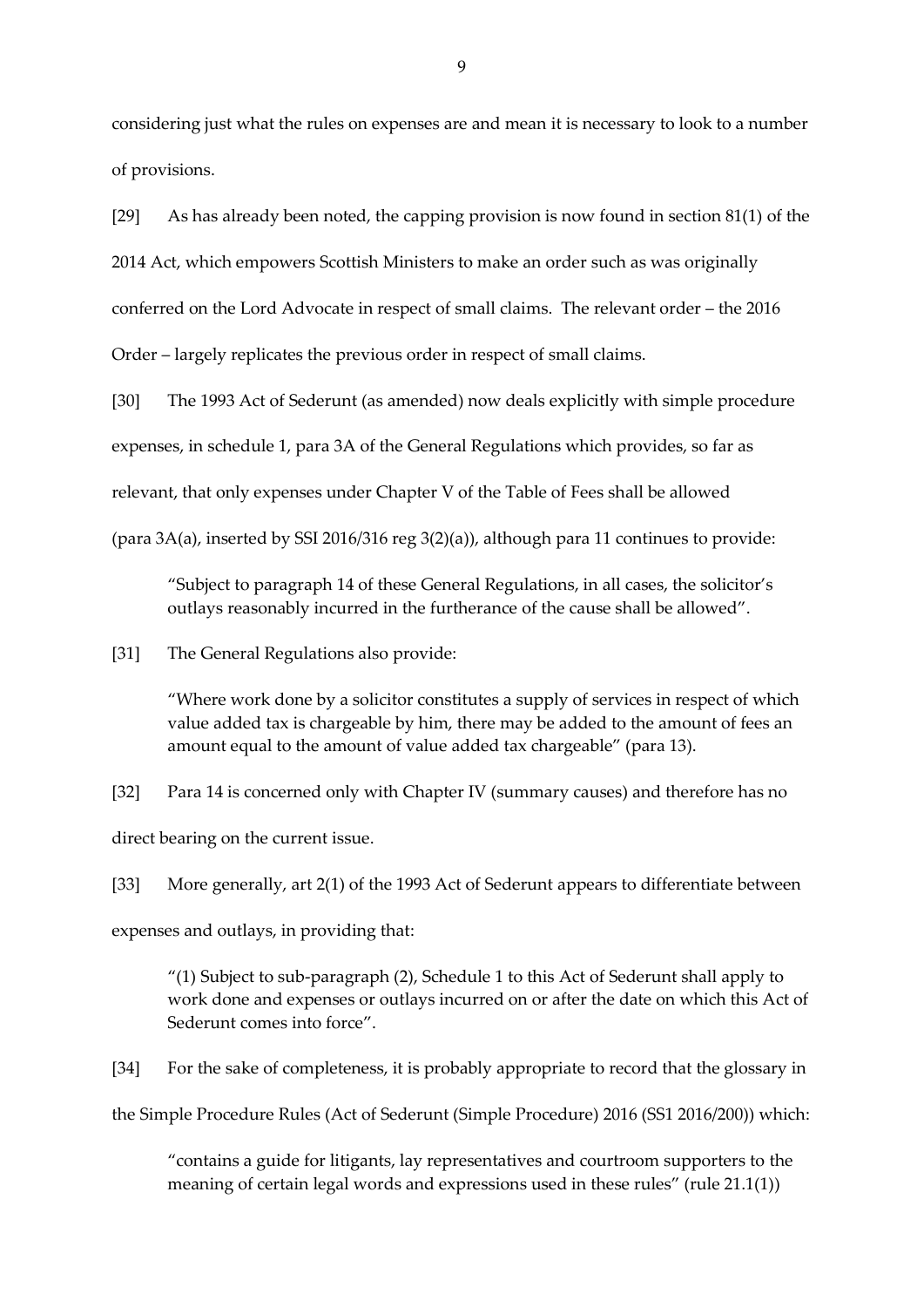provides what might be regarded as a definition of "expenses"(although it does not use the word "definition" or any of its forms):

"*Expenses* The contribution the court can order one party to make towards how much it costs another party to conduct a case".

[35] Although on one reading that might infer that expenses are used in a broad sense to include outlays, I do not attach too much significance to the glossary since the rules themselves have little to say about expenses other than when an order may be made and are, in any event, generally pitched in highly simplistic language.

[36] While the way in which the rules with regard to expenses in simple procedure are set out appears to be unnecessarily complex and excessively dispersed across primary and secondary legislation, it seems clear to me that the provisions as to capped expenses in section 81 of the 2014 Act and the 2016 order are not exhaustive as to what a successful party may recover in ordinary circumstances given the very clear terms of art 2(1) of the 1993 Act of Sederunt and paras 11 and 13 of the General Regulations, which show respectively that outlays are not treated as synonymous with expenses, that solicitor's outlays are allowed "in all cases" and that value added tax may be added to the amount of fees.

[37] The phrase "in all cases", with regard to outlays, is one which obviously includes simple procedure cases.

[38] VAT is a tax which is chargeable by operation of law on taxable supplies and it is not therefore surprising that para 13 provides that VAT may be added. If VAT is chargeable it should properly be added: *Cham* v *Stone and others* [2017] SC EDIN 76.

[39] Given the very restricted expenses which are provided for under the 2016 Order I am not convinced that too much can be made of the argument of harshness arising from having to meet court dues or the charge to VAT from the capped expenses, although that clearly